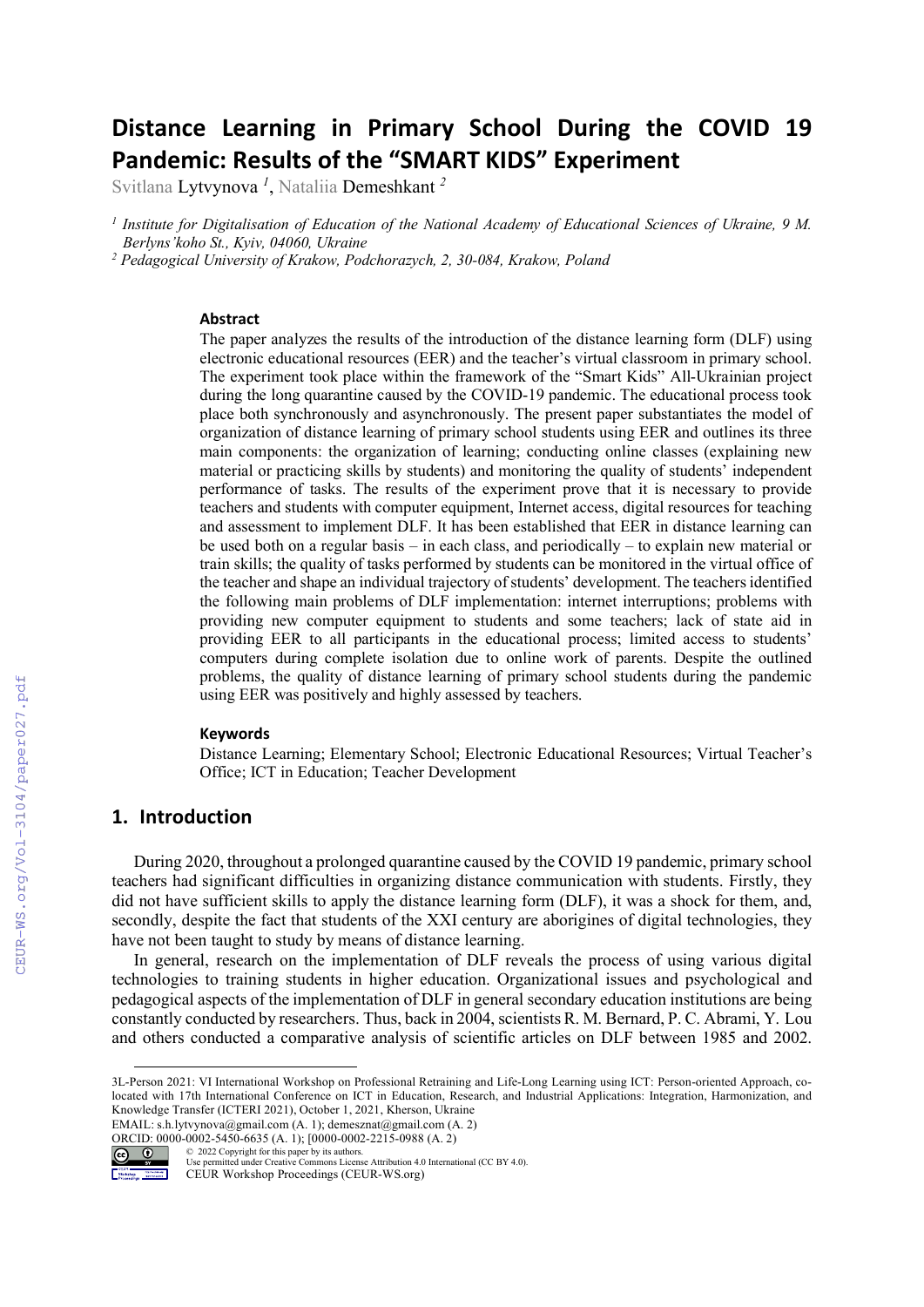Scientists analyzed more than 232 studies that contained 688 independent results on achievements in the process of DLF implementation; the attitude of participants in the educational process to this form of education; evaluation and preservation of learning outcomes. The authors note that a significant number of DLF programs exceed the results of fulltime learning in the classroom, but there are a significant number of those that do not give significant learning outcomes. The distribution of scientific results by synchronous and asynchronous forms of education showed other results. Asynchronous learning was preferred by students who had significant achievements during full-time study in the classroom, and synchronous – by those who had significant results during DLF. But scientists noted that the overall results showed that the magnitude of the positive effect of the introduction of DLF is essentially zero for all three indicators mentioned above, as there was significant variability in the organization of the learning process, training students and teachers [1].

## 2. Analysis of latest research and publications

With the development of Internet technologies, increasing the overall level of IC-competence of participants in the educational process, areas of research have focused on the study of psychological and pedagogical conditions that impact the effectiveness of learning; study of the components of DLF that affect students' perception of educational material; management aspects, such as decision-making on the use of technology in educational institutions, access to ICT, the ability of users to employ ICT tools in learning [2].

National scholars have made a significant contribution to the study of this problem. Various aspects of DLF are discussed in a number of works, namely by: V. Yu. Bykova (2009), V. M. Kukharenko (2007), K. R. Kolos (2011), V. I. Ko-valchuk (2017), L. M. Lavrynenko (2020), A. F. Manako (2009), N. V. Morze (2010), T. O. Oliynyk (2007), O. M. Pavlenko (2019), S. O. Sysoeva (2009), O. M. Spirina (2007), S. V. Sharova (2019), K. P. Osadcha (2009) at al.

In our opinion, DLF research in general secondary education institutions does not cover all educational aspects – the results of students' learning in DLF are represented by a small number of scientific publications.

Let us note the substantial work, carried out by such researchers as Yu. M. Bohachkov and O. P. Pinchuk (2013) [6]. The authors highlight the problem of building a network of resource centers for distance education to meet the needs of general secondary education institutions; they considered the main tasks of functioning of distance education resource centers and performed a review of possible models of DLF implementation for students of general secondary education institutions.

However, in recent years, the systematic introduction of DLF in the educational practice of general secondary education institutions has not been observed. Educational policies did not encourage general secondary education institutions to introduce distance learning technologies. But in the context of the COVID-19 pandemic DLF has acquired a new meaning in general secondary education institutions and needs additional attention and new research by scientists.

## 3. Problem Statement

In the course of 2020, a number of surveys were conducted concerning the definition of the status of the introduction of DLF, in particular the data of the State Service of Education Quality of Ukraine "Analytical Report on the organization of DLF in general secondary education institutions under quarantine" which analyzed aspects of DLF classes, procedures of getting homework tasks by students and provided recommendations to participants in the educational process (https://cutt.ly/fxm4UEb).

The real state of the problem of using digital tools by teachers during long-term quarantines is substantiated by researchers O. V. Ovcharuk and I. V. Ivanyuk, which is reflected in the work "The state of readiness of general secondary education institutions teachers to use information and educational environment for distance learning during quarantine caused by COVID-19" (https://lib.iitta.gov.ua/719908/) [10].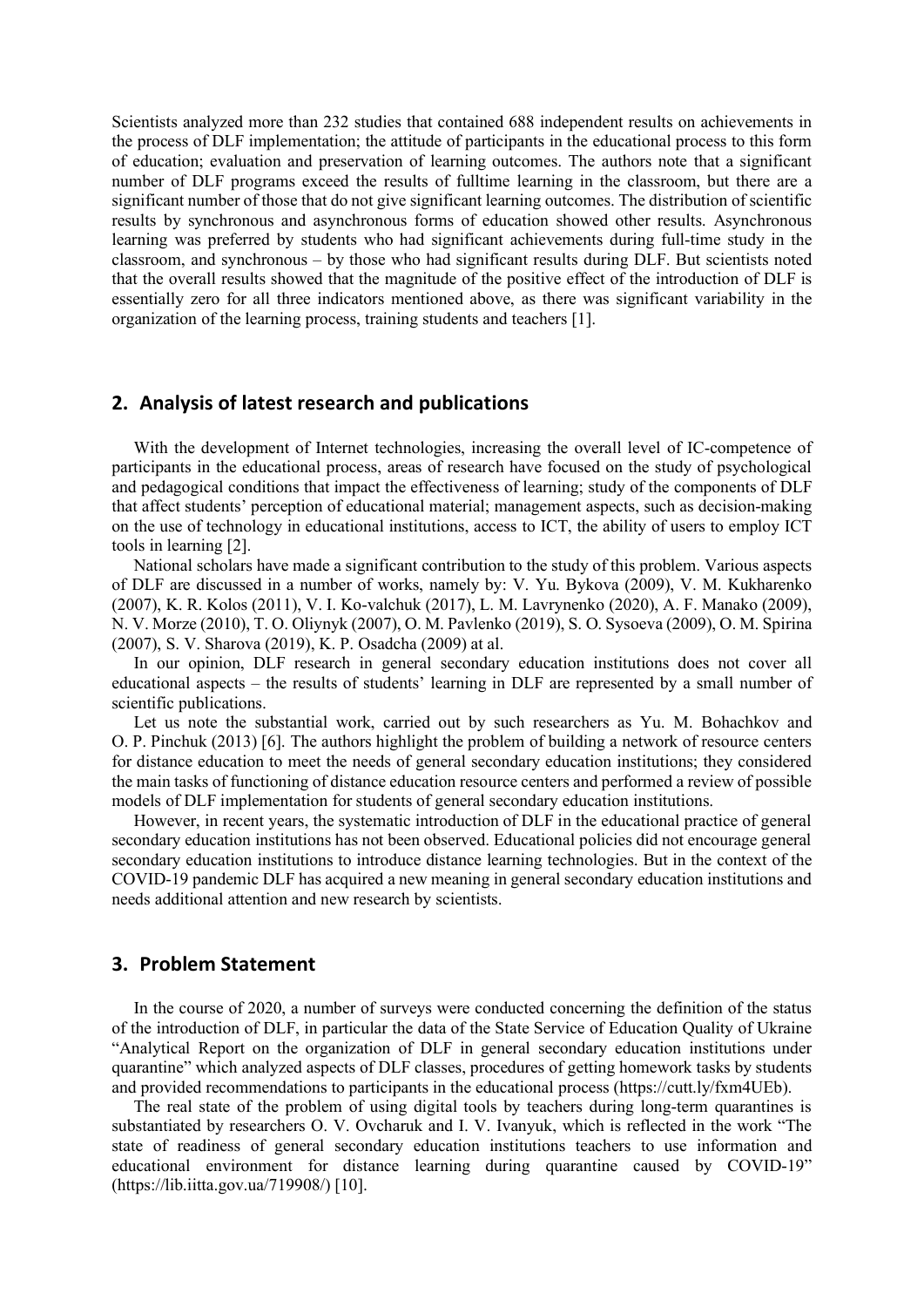The monitoring studies of the process of DLF implementation in general secondary education institutions during 2020 identified the following main problems: lack of effective interaction of participants in the educational process; insufficient technical support of students and teachers; inefficient organization of distance learning; weak control of students' academic achievements; poor methodical training of teachers and heads of general secondary education institutions.

The technical and technological component remains the most difficult problem in starting DLF, namely: low speed and quality of Internet connection or its absence; lack of educational digital resources that can fully ensure the formation of students' knowledge of academic subjects; online platform overload; many teachers and students lack modern mobile devices, computers and other gadgets (especially in rural areas); some elementary students cannot work with computers on their own without parental help; limited access of some students to computer equipment was common, too (there may be two to three students and parents working online in a family), etc. [9].

As we can see, the issue of teaching primary school students is a separate item, as the organizational and psychological and pedagogical aspects of teaching primary school students by applying DLF are not fully explored. In addition, during the weakening of quarantine measures period, it was decided that primary school students should study full-time in the classroom in most regions of Ukraine. However, this situation does not solve the problem of organizing DLF for primary school students, and postponing the problem only deepens it.

## 4. Methods of Research

The study presents the results of the introduction of a distance form of education for elementary school students within the framework of realizing the experiment of the All-Ukrainian level named "Smart Kids technology of teaching primary school students", which has been realized in Ukraine since 2017. During 2020, a survey of 94 primary school teachers – participants in the project was conducted on the effectiveness of the use of electronic educational resources during long-term quarantine and distance learning of primary school children. 2454 students and 94 teachers from 12 regions of Ukraine took part in the experiment.

## 5. Research Results

## 5.1. Organization of Distance Learning

In 2017-2020 Ukraine witnessed the implementation of the project "Smart Kids technology of teaching primary school students" (order of the Ministry of Education and Science of Ukraine, 30.08.2017, No.1234), which is based on the method of using electronic educational resources and virtual teacher's office that can fully ensure the effective implementation of DLF in primary school.

Let us consider the model of DLF organization in primary school using electronic educational resources and a virtual teacher's office (Figure 1).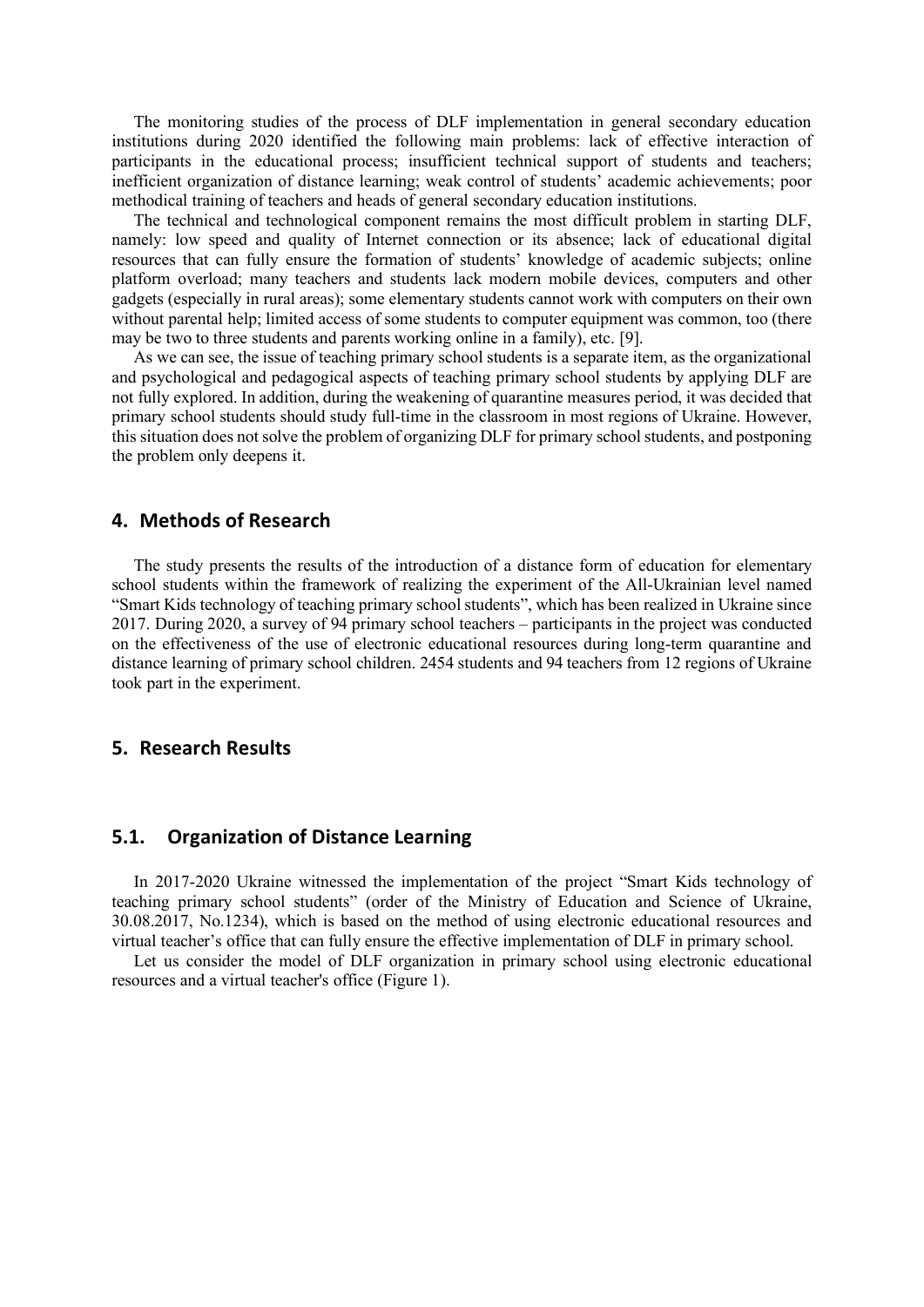

Figure 1: Model for the organization of distance learning in primary schools

The introduction of distance learning in primary school is based on the availability of electronic educational resources (EER) for grades 1-4 in Ukrainian language and mathematics of the "Smart Kids" company. Currently, the number of such resources is more than 52 units (http://edugames.rozumniki.ua/catalog/). Teachers and students download electronic educational resources to their gadgets one time at the beginning of the school year. The use of such resources does not require constant access to the Internet.

Distance form of learning, based on the use of EER, includes three main components: the organization of training, conducting online class (explaining new material or practicing skills by students) and monitoring the quality of independent performance of tasks by students. We will further detail all the components.

## *Organization of teaching process*.

The main organizational components of distance learning in primary school include the presence of electronic mailboxes of participants in the educational process, means of video telephony or conferencing, electronic educational resources, electronic calendar, access to the Internet (Figure 2).



Figure 2: Organizational components of distance learning in primary school

All participants in the educational process must be provided with access to the Internet: students – at home, and teachers both at home and in the institution. For online communication, teachers and students need to have the technical means: laptops, personal computers, or tablets. Teachers can use modern mobile phones.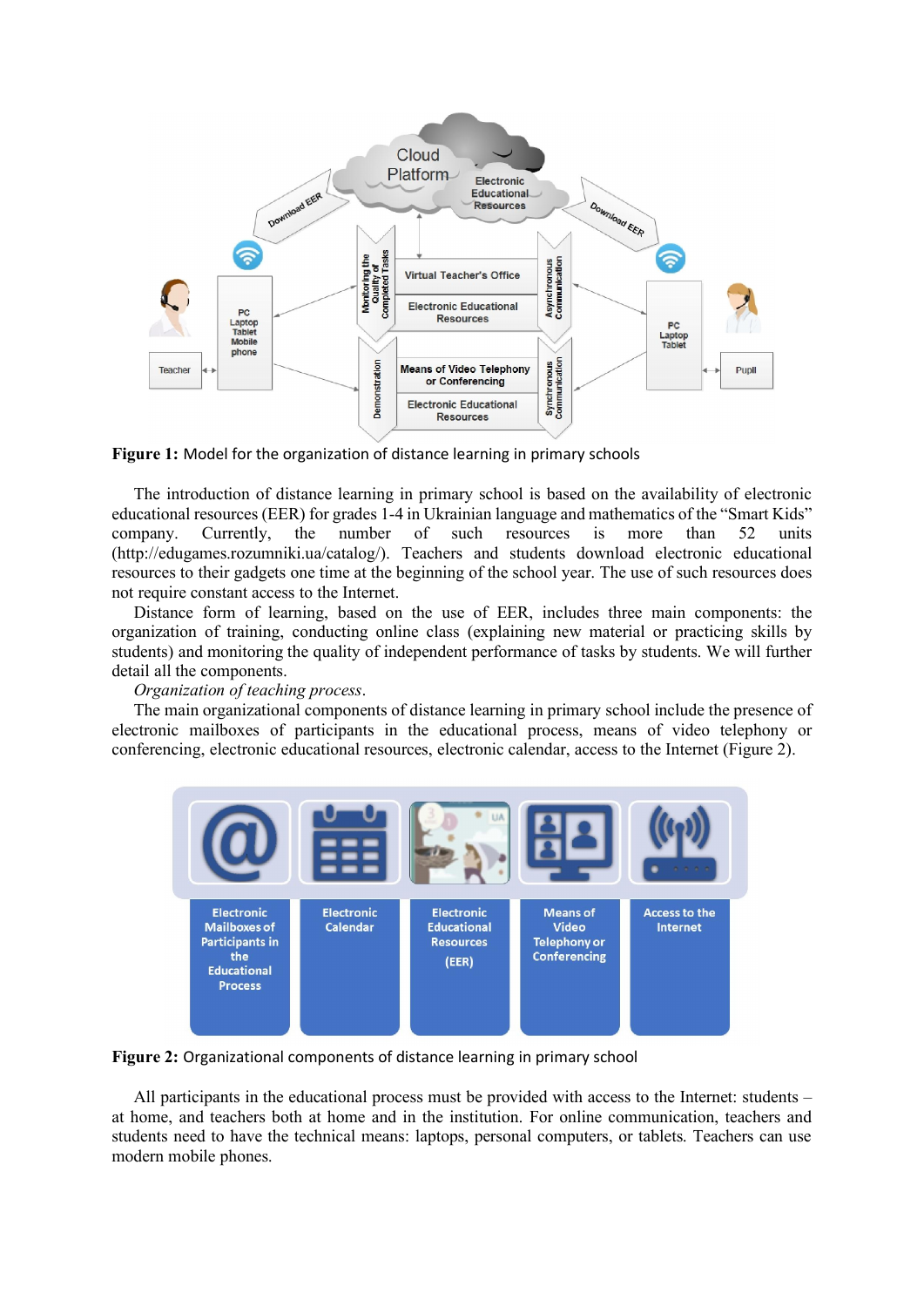The implementation of online educational communication requires that the teacher be competent to use conference or video telephony, namely: Zoom, Skype, Google Meet, Teams, etc. Training should be provided for students and their parents on the use of online communication tools.

At the beginning of the school year, the teacher needs to form a database of e-mail boxes for students to generate invitations to online classes. Please note that the e-mail box for students in grades 1-4 should be created by parents in order to meet the requirements for the safety of children on the Internet. For example, in the "Age limits on Google accounts" section, Google sets the age limit for creating an email  $account - 13 years<sup>2</sup>$ .

Organizational aspects include creating a schedule of online meetings with students. Teachers and students need to systematically enter meeting dates into Google Calendar, Outlook Calendar, or Teams Calendar. An effective way is to provide the access of students to the teacher's educational calendar, which will give constant access to current announcements and planned events.

#### *Online classes*.

According to the requirements of the Sanitary Regulations for schools' online class should last no more than 10 minutes for 1st graders and no more than 15 minutes for 2nd and 4th graders (https://cutt.ly/5cPeWZH). Therefore, a teacher should consider the following organizational aspects of the online classes:

Rollcall of the students  $-$  for this purpose students can write their name in the chat, or the teacher can quickly view the video images of students; the best option – parents inform the teacher about the absence of the child for a good or bad reason, using means of communication, such as a group Viber.

Explanation of a new material  $-$  for this purpose it is necessary to choose in advance those electronic resources which correspond to the object of the class, to think over logical transitions from explanation of a material to demonstration of examples and performance of exercises with students.

Consolidation of the studied material  $-$  the educator should think over the procedure for summarizing the class, organizing feedback with students, announcing homework and the procedure for their assessment (for 3-4 grades).

*Monitoring the quality of student performance*.

Despite the fact that under the Order of the Ministry of Health of Ukraine as of September 25, 2020, No.2205 "On approval of the Sanitary Regulations for general secondary educational institutions" students of grades 1-2 are not recommended to be set mandatory tasks for self-preparation in extracurricular activities, in period of long-term quarantine, the quality of education can be ensured only through a system of homework. An effective way out of this situation is the use of electronic educational resources, which was implemented in the "Smart Kids" All-Ukrainian project.

The quality of the tasks performed by the students was assessed by three indicators: the task was performed correctly, the task was performed with one error, and the task was performed with more than one error. The pupil had the opportunity to redo the task – the motivation was the number of correctly performed tasks (Figure 3).



Figure 3: Motivational assessment of completed tasks by primary school students

<sup>2</sup> https://support.google.com/accounts/answer/1350409?hl=uk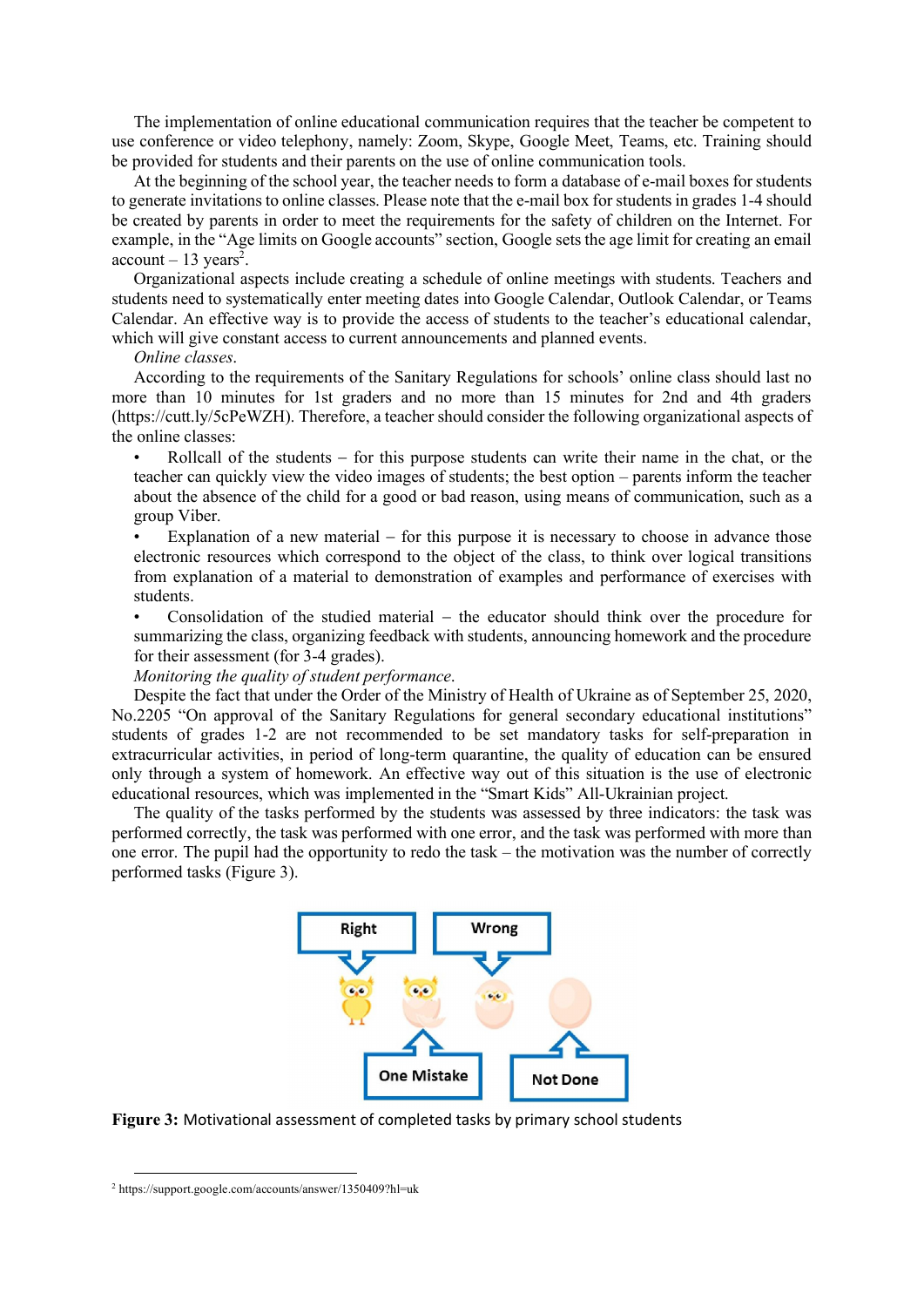The teacher was able to monitor the quality of the completed tasks in the virtual teacher's office and, if necessary – to assign an additional task to practice the necessary skills (Figure 4).



Figure 4: Virtual teacher's office – monitoring the quality of tasks performed by students

The procedure for providing an additional task through the virtual teacher's office is quite simple. The task selected by the teacher was marked with a red house, which was displayed on the student's personal computer while working with EER. Thus, while monitoring the students' academic achievements, the teacher was able to shape an individual trajectory of the student's development and provide for the development and consolidation of those tasks that the student encountered difficulties to complete.

# 5.2. Results of the "SMART KIDS" Experiment

At the time of the large-scale COVID-19 pandemic, 94 primary school teachers took part in the experiment to introduce distance education in 12 regions of Ukraine, namely: 1 grade – 27.7%, 2 grade  $-$  22.3%, 3 grade  $-$  17%, 4 grade  $-$  32%. A total of 2454 students took part in the experiment; the distribution of students by grades can be seen in Figure 5.



Figure 5: Distribution of students by grades with DLF learning process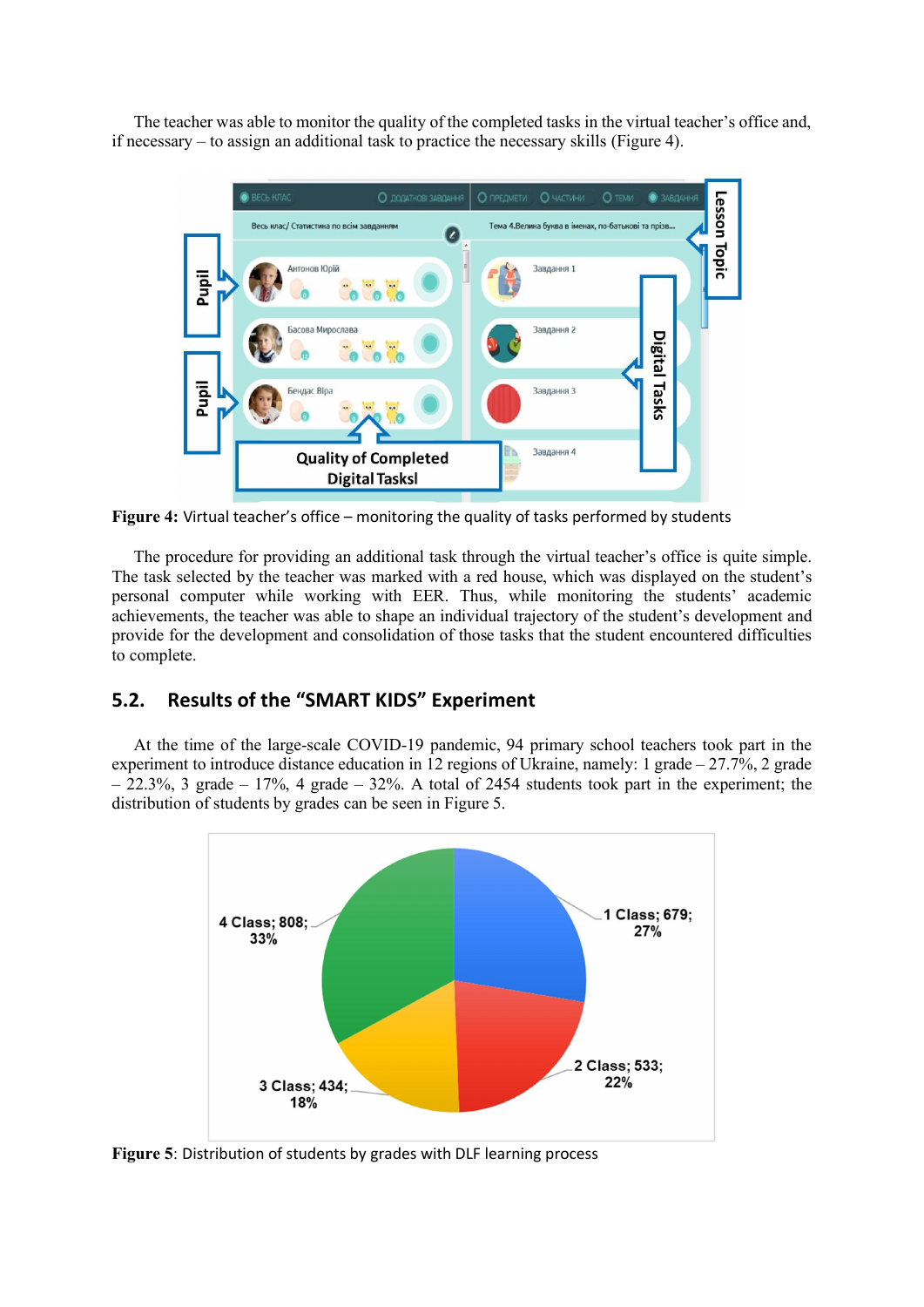In the process of organizing the education of primary school students by distance learning, teachers used the following technical means: school and home computers, they also identified a mobile phone and an additional means of instant communication (Figure  $\overline{6}$ ).



Figure 6: Means for organizing distance learning

An important aspect of any form of student learning is assessment. Under the normative documents of the Ministry of Education and Science of Ukraine, assessment in grades 1-2 is not recommended, but teachers – participants of the project carried out constant monitoring of students' academic achievements through a virtual teacher's office [9]. Moreover, they used additional services such as Kahoot, Viber, Microsoft Forms, Learning Apps, and Google Forms to evaluate students in grades 3-4 (Figure 7).



Figure 7: Services for assessing the academic achievements of primary school students

As teachers were provided with electronic educational resources, it was important to find out the frequency of using EER during distance learning (Figure 8).

Analyzing the results, we found out that 90.3% of teachers used EER for teaching both continuously and periodically, and only 10% failed to apply EER due to problems with the Internet.

During the pandemic, 64.9% used EER to explain new material, 50% – to test the learning material, 74.5% – gave students additional tasks to practice skills.

To ensure online communication with students, almost 28% of teachers used additional services, such as ZOOM, Google Meet, Teams, and Skype.

The authors also studied the role of EER in teaching primary school students. According to teachers, these were resources for practicing skills – 76.6%, for explaining new material – 64.9%, for monitoring the quality of completed tasks  $-50\%$ ; 28.8% said that they managed to establish online learning communication and ask the students to speak in front of the class while performing EER tasks.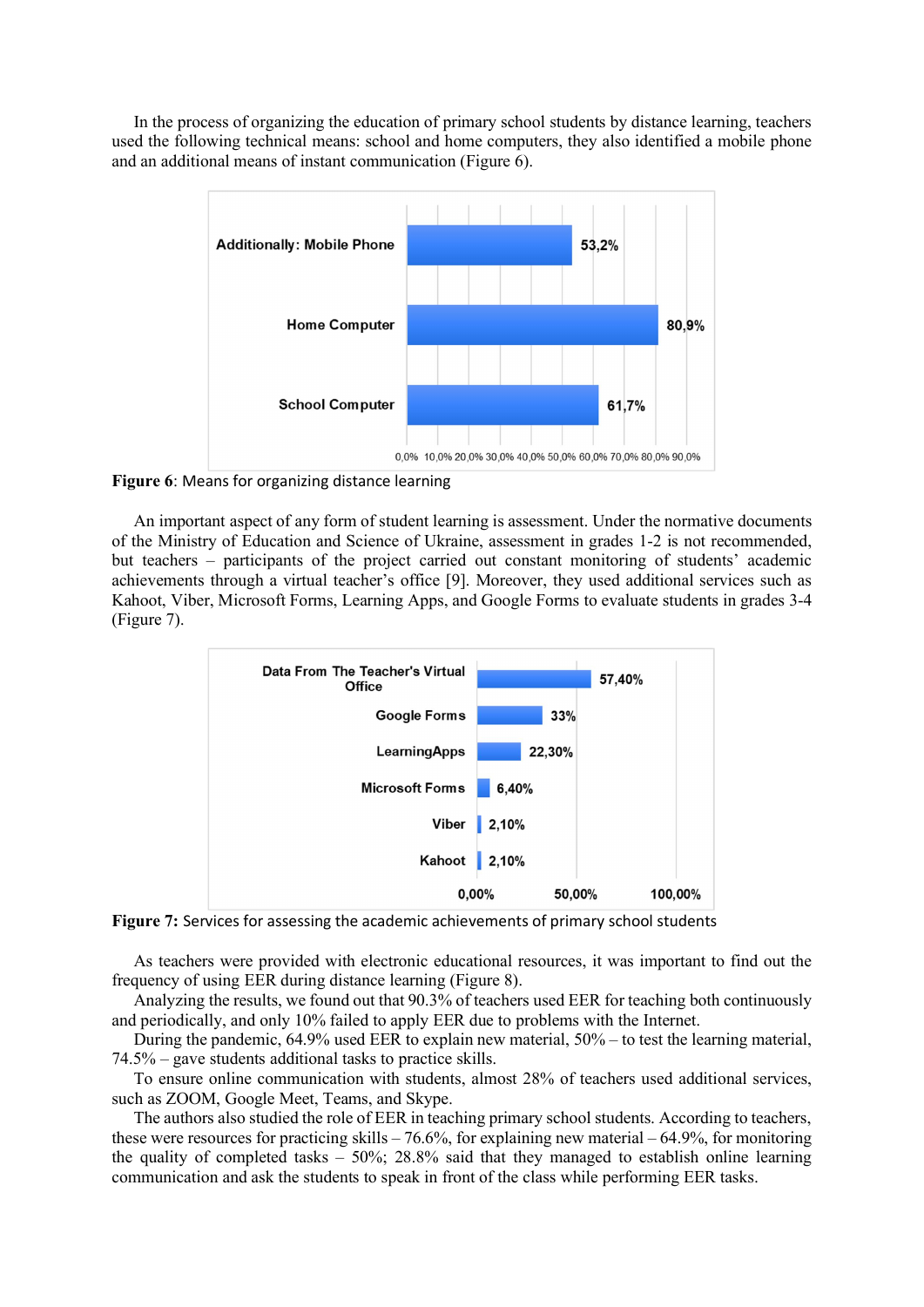

Figure 8: Frequency of using Smart Kids EER during the distance learning

Teachers who, in the extreme conditions of transition to distance learning, took the opportunity to use EER to ensure the continuity of student learning, rated the quality of their own work as quite high (Figure 9).



Figure 9: Teachers' self-assessment of the use of EER during the distance learning

To evaluate the results of the experiment, it was also important to summarize the teachers' opinions on the need to use EER in primary school in the pandemic event (Figure 10).



Figure 10: Assessing the need to use EER in primary school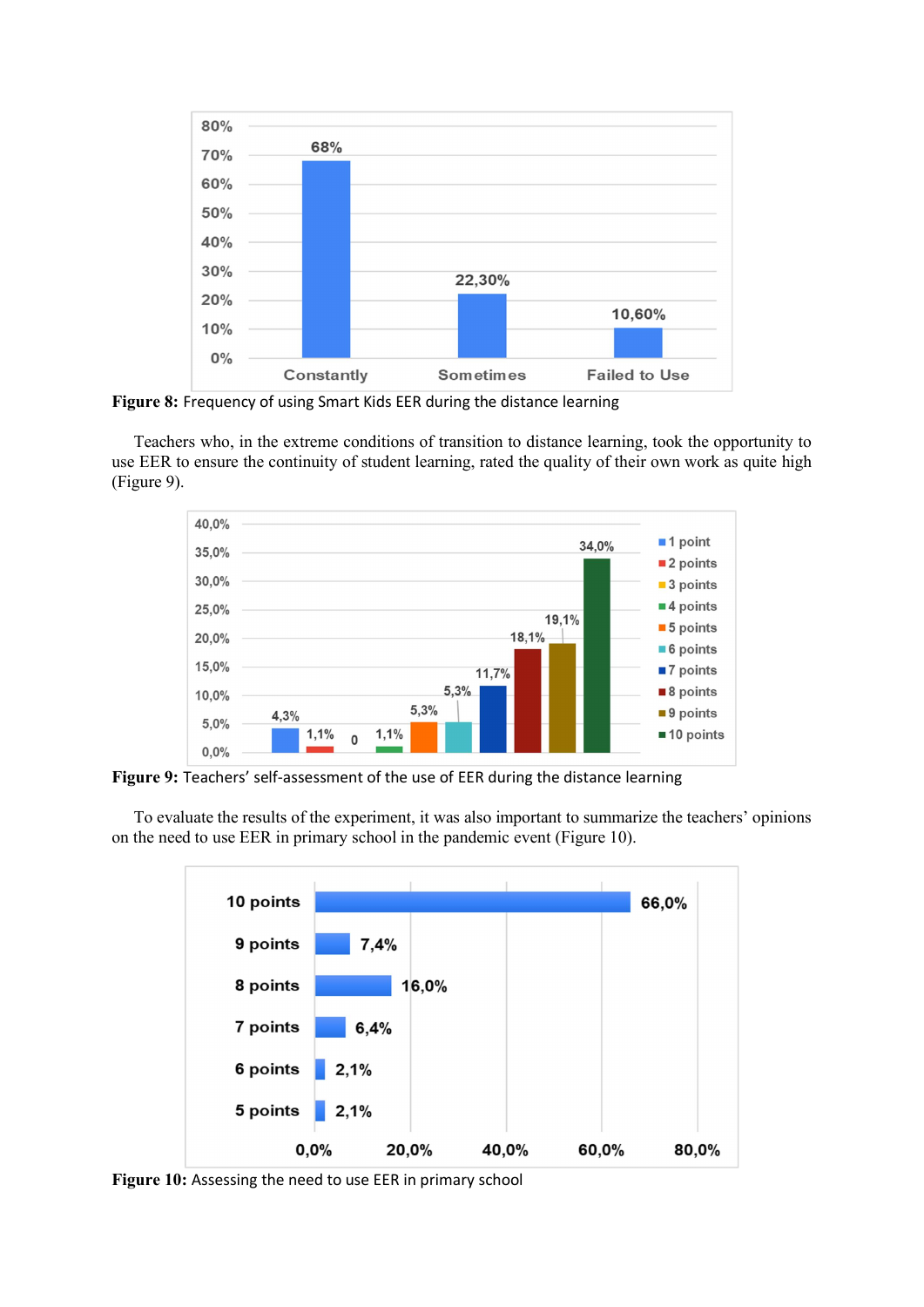Thus, 66% of teachers estimated the need for such resources for primary school at 10 points, 7.4% – at 9 points,  $16\%$  – at 8 points and  $6.4\%$  – at 7 points. On average, teachers rated the importance of EER at 8.5 out of 10, which is an important indicator in the implementation of Smart Kids technology in educational practice, being an effective means of teaching primary school students.

# 6. Discussion

During the discussion of the situation with COVID-19 and the transition to distance learning, teachers outlined three main problems that hindered the effective use of "Smart Kids" electronic educational resources, namely:

- 27% of teachers acknowledged significant problems with the use of the Internet. They noted unexpected disconnections and disruptions during online classes with students.
- 24% teachers identified the problem of providing computers to students and some teachers. The provision of computer equipment has become prohibitively expensive for low-income families.
- 20% teachers acknowledged the lack of government assistance in providing EER to all students in the classroom.
- Teachers raised the common problem limited access to students' computers during complete isolation due to parents' online work.

# 7. Conclusions and recommendations for further research

At the moment the primary school system is not only in the process of completing the reform, but also in the process of benchmarking – finding a reference, cost-effective solution to effectively implement distance learning, adopting best practices and implementing best pedagogical practices that will lay the foundations for primary school to provide quality education.

Since EER can be used both in full-time and distance learning, the global experiment on the introduction of distance learning in the pedagogical practice of primary school teachers within the framework of the "Smart Kids technology of teaching primary school students" experiment is a positive example of providing continuous and high-quality student learning.

The developed methods of transition to distance learning in primary school at any time with continuity of education is a significant achievement of cooperation between scientists of the Institute of Information Technologies and Learning Tools of the National Academy of Educational Sciences of Ukraine, "Smart Kids" Holding company and teachers-innovators of primary school in Ukraine.

### 8. References

- [1] R. M. Bernard, P. C. Abrami, Y. Lou (Eds.), How Does Distance Education Compare with Classroom Instruction? A Meta-Analysis of the Empirical Literature. Review of Educational Research, volume 74(3), 2004, pp. 379-439. doi: https://doi.org/10.3102/00346543074003379
- [2] A. Sar, S.N. Misra, An empirical study to examine the components of technology-enabled distance<br>education affecting students' perception. Proceedings of Elsevier. 2020. doi: education affecting students' perception. Proceedings of Elsevier, 2020. doi: https://doi.org/10.1016/j.matpr.2020.10.781
- [3] Organization of distance learning at school: methodical guidelines, 2020. URL: https://cutt.ly/ecedLjs
- [4] C. V. Shokaliuk, Distant Learning Methodology for High School Students of Software for Mathematical, 2009. URL: http://enpuir.npu.edu.ua/bitstream/123456789/905/1/11.pdf.
- [5] Yu. M. Bohachkov, O. P. Pinchuk, The Key Issues of Creating a Concept for a Network of Resource Centers for Distance Education of General Educational Institutions. Information Technologies and Learning Tools, volume 3(35), 2013, pp. 83-98
- [6] On approval of the Regulation on distance learning (version of the Order of the Ministry of Education and Science of Ukraine dated  $08.09.2020$  No  $1115$ , 2020. URL: https://zakon.rada.gov.ua/laws/show/z0703-13#Text